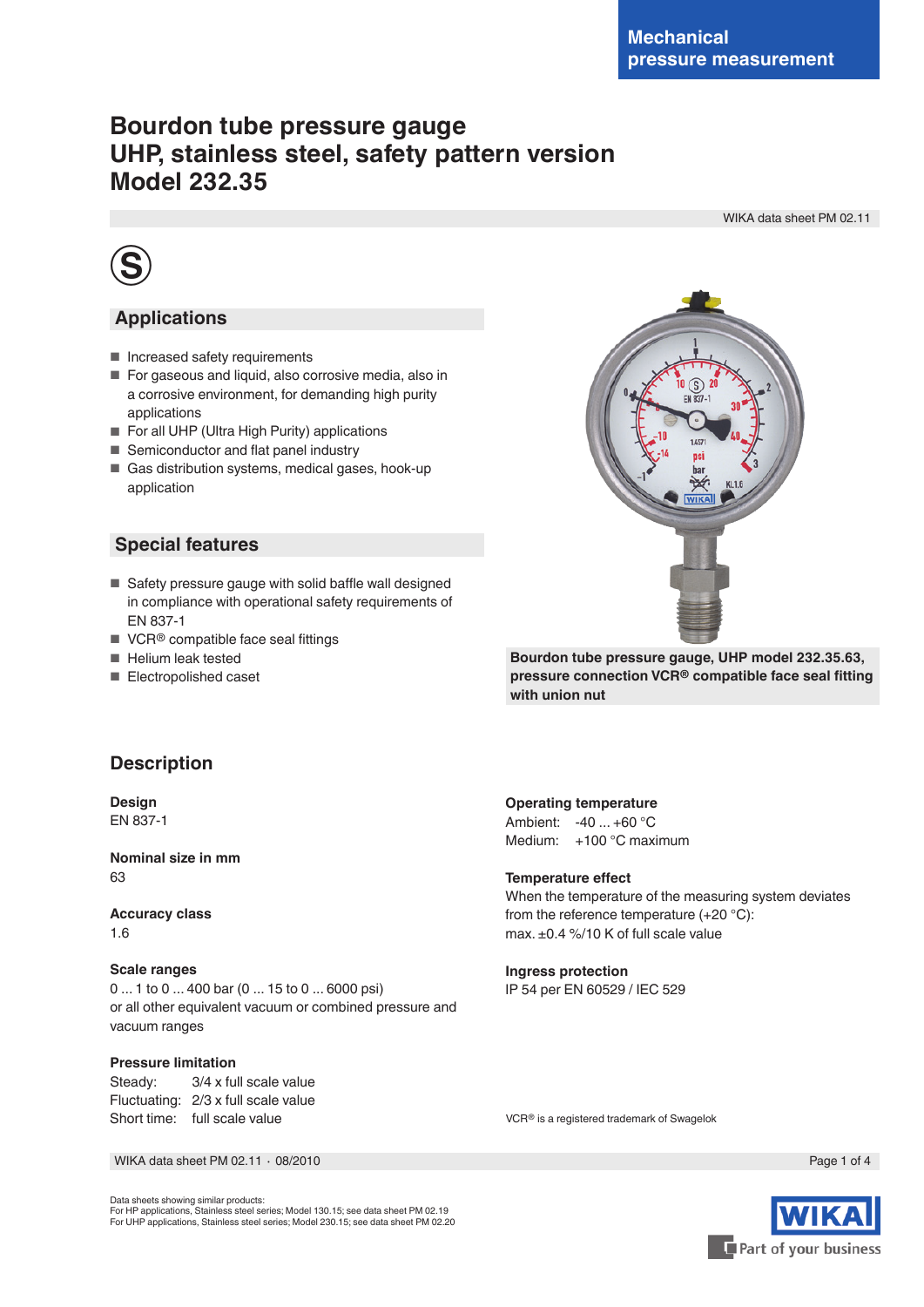# **Standard version**

### **Process connection**

Stainless steel 316L, Lower mount (LM) or lower back mount (LBM) VCR® compatible face seal fittings: with union nut (female) with male nut or with male thread 9/16-18 UNF fixed Male thread ¼ NPT Welding connection

### **Pressure element**

Stainless steel 316L, < 100 bar: C-type ≤ 100 bar: helical type Leakage proof: leak rate  $≤ 10<sup>-9</sup>$  mbar  $·1$  / s Method of test: helium mass spectrometry

#### **Movement**

Stainless steel

### **Dial**

Aluminium, white, with pointer stop pin, black/red lettering, dual pressure scale psi/bar

#### **Pointer**

Aluminium, black

#### **Case**

Stainless steel, electropolished, case with solid baffle wall and blow-out back, scale ranges  $\leq 0$  ... 16 bar (lower mount) with compensating valve to vent case

#### **Window**

Polycarbonate

#### **Bezel ring**

Cam ring (bayonet type), stainless steel

#### **Cleaning**

Cleaned for oxygen service

# **Options**

- Other process connection
- Smaller surface finish of the pressure connection Ra ≤ 0.3 µm
- Scale ranges up to 700 bar with pressure connection ¼ NPT
- Higher accuracy class 1.0
- Panel mounting flange, stainless steel, electropolished, (with back mount)
- Switch contacts
	- Magnetic snap-action contact (model 821)
	- Inductive contact (model 831)
	- Electronic contact (model 830 E)
	- Reed contact (model 851)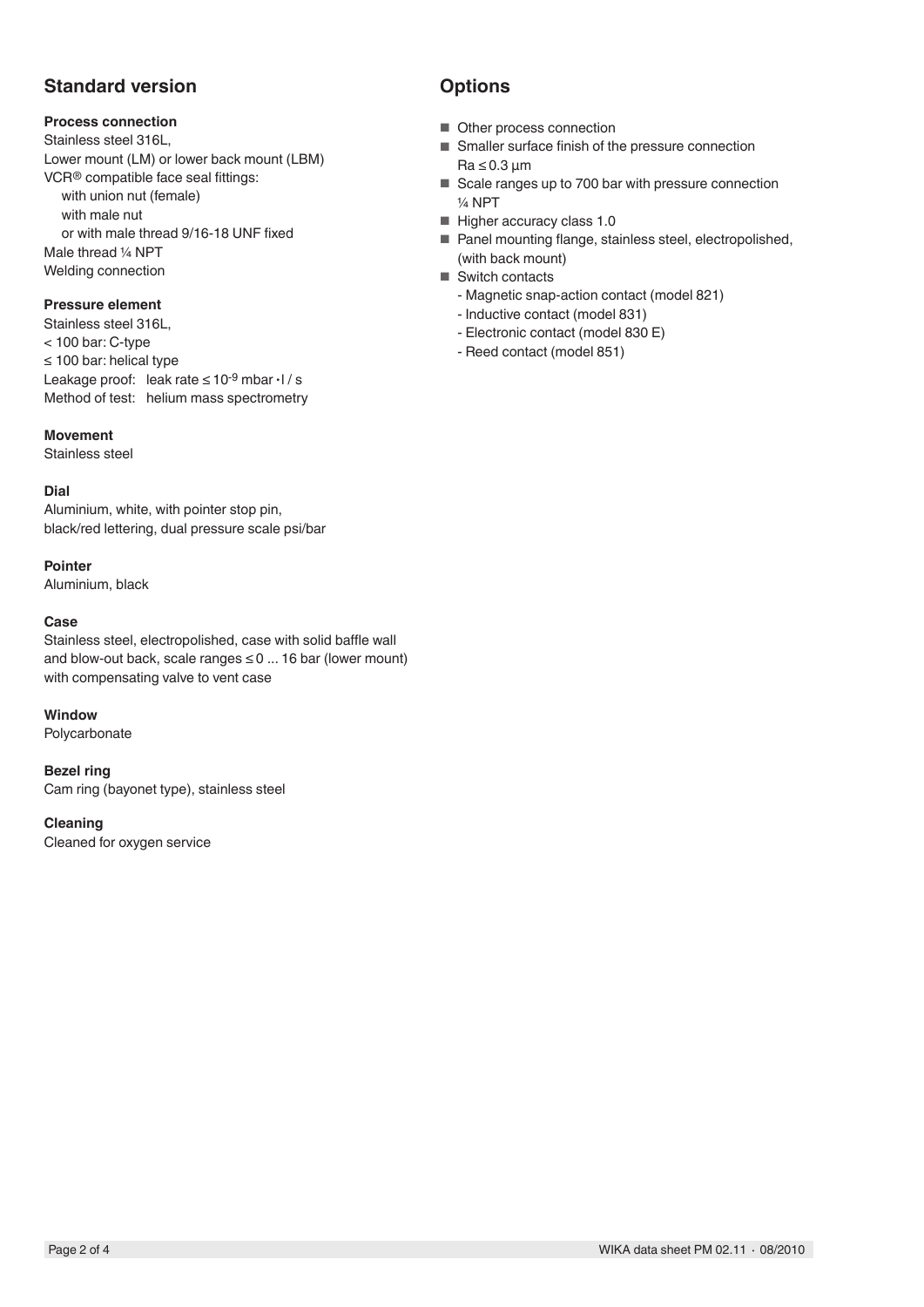## **Dimensions in mm**

### **Standard version**





 $80_{\pm 1}$ 

11348062.02 11348062.02

 $18.5$ 

1)

 $15$ 

 $58.7^{*1}$ 

 $09.53$ 

 $18.5$